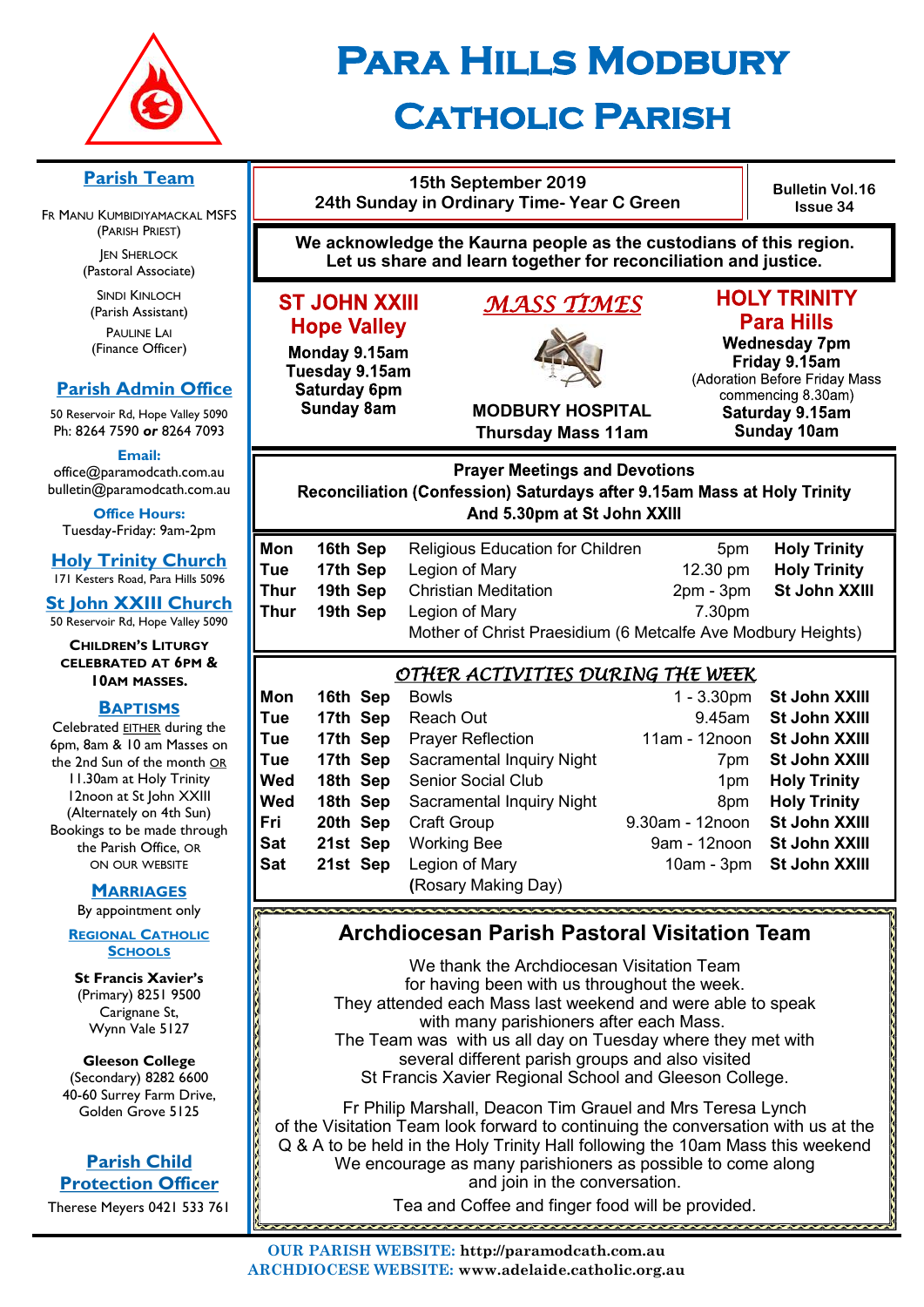#### **The Wonder of God's Love**

Chapter 15 of Luke's Gospel has been called "the Gospel within the Gospel," because it is the distilled essence of the Good News about the mercy of our forgiving Heavenly Father. The whole chapter is essentially one distinct parable, the "Parable of the Lost and Found," with three illustrations: the story of the lost sheep, the story of the lost coin and the story of the lost son. These parables remind us that we have a God Who welcomes sinners and forgives their sins whenever they return to Him with genuine contrition and resolution. The parable of the Prodigal Son is one of the most quoted and most versatile of all the stories in the Gospels. And it is so because at various times in our lives it is easy to identify with one or all of these three characters. Maybe, our motives for identifying with them can be mixed, such as when we prefer to put ourselves in the shoes of the generous father. He has been deeply wronged, and his youngest son has been a keen disappointment. We've all been there. And there is more than a hint of disappointment to be found in the eldest son, who complains that he has not gotten proper recognition from the father. We've all been the aggrieved elder brother. But unlike the father, are there times when we've preferred to stay on in our grief and refuse to turn the page and move on? If the truth be told, most of us have a hard time imagining ourselves doing horrible things for which we need to repent. Repentance and change of life are generally what other people need to do, and each of us, without much trouble, could compile a list of friends and neighbours who are in need of a healthy dose of repentance. The parable illustrates the wonder of God's love and unconditional forgiveness. God seeks out the sinner and forgives him unconditionally. Jesus recounts the story of the elder brother as his response to the accusation by the self-righteous Pharisees that he was the friend of sinners. If you want to describe the elder son by one word you would call him a gentleman. He is a man of honour, solid, hard-working, consistent, disciplined, and sober; a perfect gentleman. In the elder son we see the virtues, as well as the vices, of middle-class morality. What are the vices of middle-class morality? Arrogance, better-than-thou attitude, intolerance toward those who do not meet up to our standards, insensitivity and an unforgiving spirit. The elder son exhibits these vices in the way he refuses to welcome his lost and found brother, his father's explanation and invitation notwithstanding. For him it is a matter of justice, but for God that is nothing but self-centeredness and unwillingness to forgive. The elder brother thus, represents the self-righteous Pharisees who would rather see a sinner destroyed than saved. He reflects the Pharisees' attitude that obedience to Mosaic Law is a duty, not a loving service. Like the Pharisees, the elder brother lacks sympathy for his sibling and levels accusations against him. As a self-righteous person, he refuses to forgive. *cont*

Readings for next Sunday, 22nd Sep 2019 1st Reading Amos 8:4-7 2nd Reading 1Tim 2:1-8 Gospel Luke 16:1-13

#### **Saints/Feast Days Of the Week**

| 16th | Sts Cornelius & Cyprian                    |
|------|--------------------------------------------|
| 17th | <b>St Robert Bellarmine</b>                |
| 19th | <b>St Januarius</b>                        |
| 20th | Sts Andrew Kim Tae-gŏn, Paul Chŏng Ha-sang |
|      | & Companions                               |
| 21st | St Matthew, Apostle & Evangelist           |

#### **Our Community's Prayer Petitions**  *PLEASE NOTE: THE NAMES ON THE SICK LIST WILL REMAIN FOR TWO MONTHS ONLY UNLESS OTHERWISE NOTIFIED.*

**BULLETIN PRAYER LIST:** Please note that names can only be added to this list by immediate family, or the ill person themselves (for reasons of privacy).

#### **Please Remember in your Prayers Those who are sick, especially:**

Patricia Kopf, Darcy Ridley, Paul Holmes, Dudley Dolman, Father Peter Milburn, Maria Hand, Emma Gammon, Asher Caudle, David North, Elijah Neri, Wayne Collins, Antoinette Pascale, Marg Dolman, Charlotte Fussell, Selena (Rose) Quinn, Phyllis Anthony, Reta Lockyer, John MacGrath, Ken Robinson, Graham Armstrong, Mary Redmond, Graham Speed, Marlen Piineda, David Truman, Bruce McAndie, Rosa Maria Santos, Sean Molloy, Betty Roper, Imperia De Ionno, Julie Reimann, Imelda Schulz, Maddison Calleja, Janice Forrester, Ray Zielonka, Jim Marlow, Gerry Canavan, Jayden Lee, Audrey Athayde, Marie Boulton, Sr. Marleen Dewar OLSH, Kay Kennedy, Rita Robinson, Eileen Ryan, Gary Lockyer, Yvonne Summers.

#### **Recently Deceased**

Greg Dew, Elizabeth Masefield

Thus, his grudge becomes a sin in itself, resulting in his self-exclusion from the banquet of his father's love. That is what we all do when we sin. We exclude ourselves from the banquet of God's love. The call today, is to mend all our broken relations. First of all to be like the son who returns with repentance to the father so that we respond to God's love with all earnestness. Secondly, be like the Father who welcomes back the sinning younger son and having thrown a party to celebrate his return, goes out to encourage the elder son to join the celebration. We have to finish the parable in our lives.

Will we end up as the younger son who returned or as the elder son, or allow the attitudes and love of the father to take over more and more in our lives?

Let us then pray, "Loving Father, help me to let go of all in my life that does not reflect your welcome and love for others.

Tanelsumbedramalaked L

### *CHILDREN'S PRAYER*

Dear Lord, thank you for your gift of forgiveness. You continue to love me in spite of my faults and failures. Help me to demonstrate forgiveness and love today. even to those who have hurt me. Amen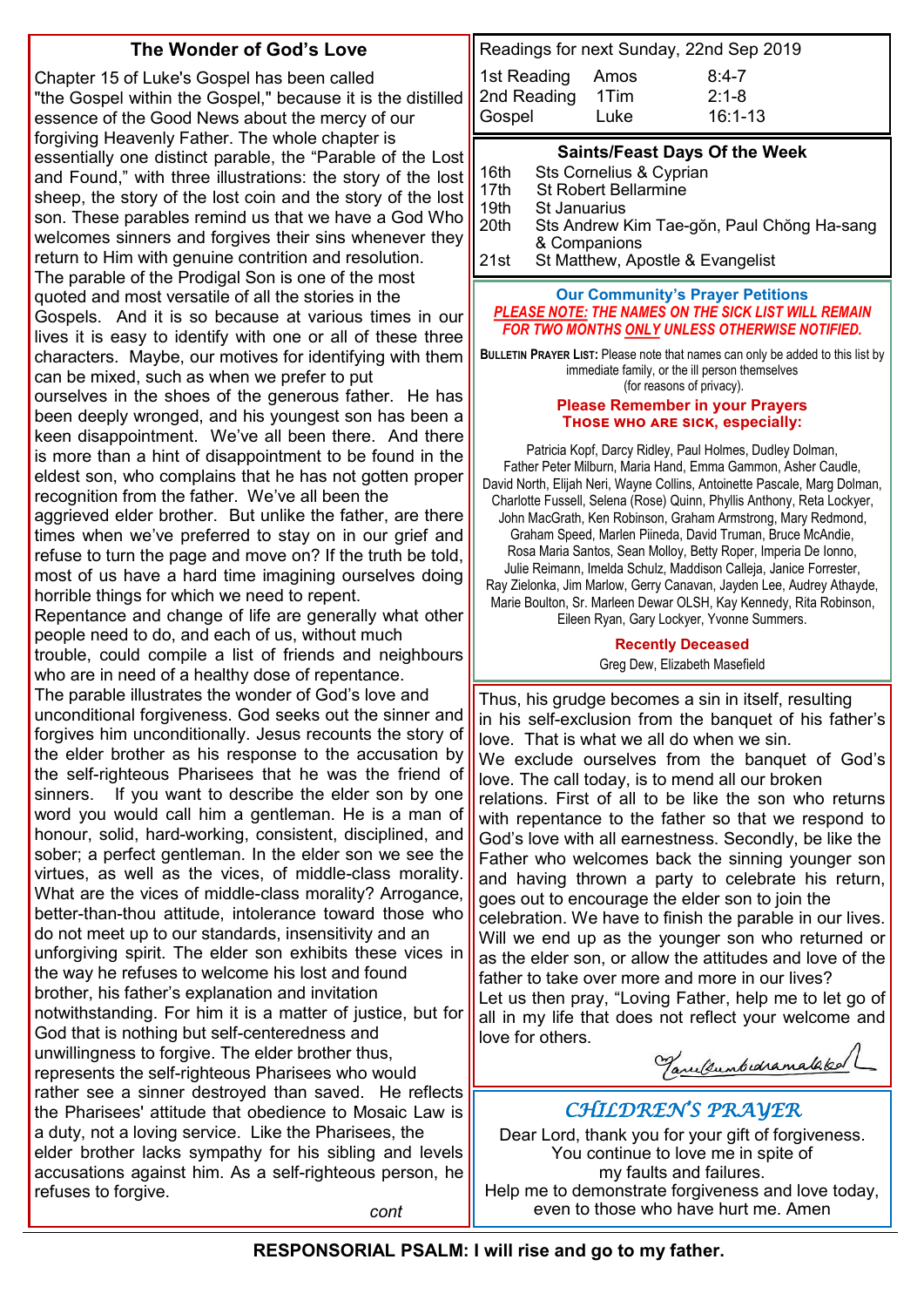#### **ST VINCENT DE PAUL HQ: 1300 729 202 from 9.00am — 1.00pm or www.vinnies.org.au**



*Lord your timeless lesson sings out in the voice of constant waves, in the wind through the trees and in the harmonies of life. Wash clean our ears to hear you, make us listen now, for we need your great wisdom to assist us in our life. Amen.*

Back to "normal" providing food and clothing in home visits in response to four calls for assistance. Our refresher training session this week was also attended by members of the TTG Conference.

> **Pantry needs this week are:**  Coffee, Margarine, Tinned Corn, Tinned Spaghetti and Soap

If you can, please put any or all of these in the basket. We appreciate the assistance this provides us in keeping the pantry stocked against the assistance demand. .

Thank you and God Bless

#### REACH OUT GROUP

Tuesday 17th September 2019 9.15am Mass at St John XXIII Followed by a cuppa. All Welcome

| Reader:       | Maureen Frost                   |
|---------------|---------------------------------|
| Offertory:    | Cathy De Luca & Pat Collins     |
| Communion:    | Mary Mattner and Margaret Emery |
| Altar Server: | lan Dalwood                     |

For information about Reach Out please call Maureen Kenny Ph: 8396 7682 or M: 0418 821 859



#### DEVELOPMENT FUND 2019

Congratulations Kathryn Hudson No. 2

Drawn by Alex Balayance

 Contact: Barbara Mathews 8258 8806 to be included in the draw.



**SACRAMENTAL PROGRAM**

Enquiry Dates for Sacramental Program 2019-2020 17th September St John XXIII Church

at 7pm

18th September Holy Trinity Church at 8pm (after 7pm Mass)

For any other enquiry please contact Jen Sherlock, Pastoral Associate on: 8264 7590 or Email: pa@paramodcath.com.au

**HAPPY BIRTHDAY SEPTEMBER BABIES**

16th Margaret Penny



18th Danielle Ellis 19th Joan Norris



20th Meredith Knowles, Michelle Javier, Eric Cruz

# **Working Bee St John XXIII**

@@@@@@@@@@@@@@@@@@@@@@@@@@

There will be a Working Bee on Saturday 21st September 9am - 12noon to reglue the top row of blocks on the retaining wall near the Presbytery at St John XXIII. This will entail removing the blocks, chipping back some dirt, regluing and replacing the blocks, and then replacing the dirt. We need a few able bodied people with spades, shovels and pickaxes to help do the job. If you can help please come along on the morning with your tools and with enough help the task should not take too long

# **Holy Trinity**

There will be a Working Bee at Holy Trinity on Saturday 28th September 9am - 12noon To clean up the weeds around the property and especially the big carpark. Come along on the morning and bring your gloves, spades and any other tools you may need <u>.<br>. Gunda Gunda Gunda Gunda Gunda Gunda Gunda Gunda Gunda Gu</u>

G 和酒 G R R A

# **2 nd November 2019**

**Parish Craft Market** 

**Plant Stall**

Donations of potted plants for our Plant Stall are needed. It's not too late to pot up those plants, cuttings or bulbs!

Please bring them along on Friday 1<sup>st</sup> November or on Saturday  $2^{nd}$  in the morning.



# **Book Stall**

Books of all kinds would be appreciated including fiction, non-fiction, biographies, childrens' books and magazines.



# **Bric-a-Brac**

Want to declutter, sort out items you no longer want? Please consider sending your items along for the stall! Items can be left at the parish office.

> Lea Crosby for Craft Market committee



#### **Attention all Eucharist Ministers**

If you currently have a Pyx please return it to either of the Mass centres or the Parish Office when not in use, as it may be needed by other Eucharistic Ministers who are visiting people within our community.

**GOSPEL ACCLAMATION: Alleluia, alleluia! God was in Christ, to reconcile the world to himself; and the Good News of reconciliation he has entrusted to us. Alleluia!**